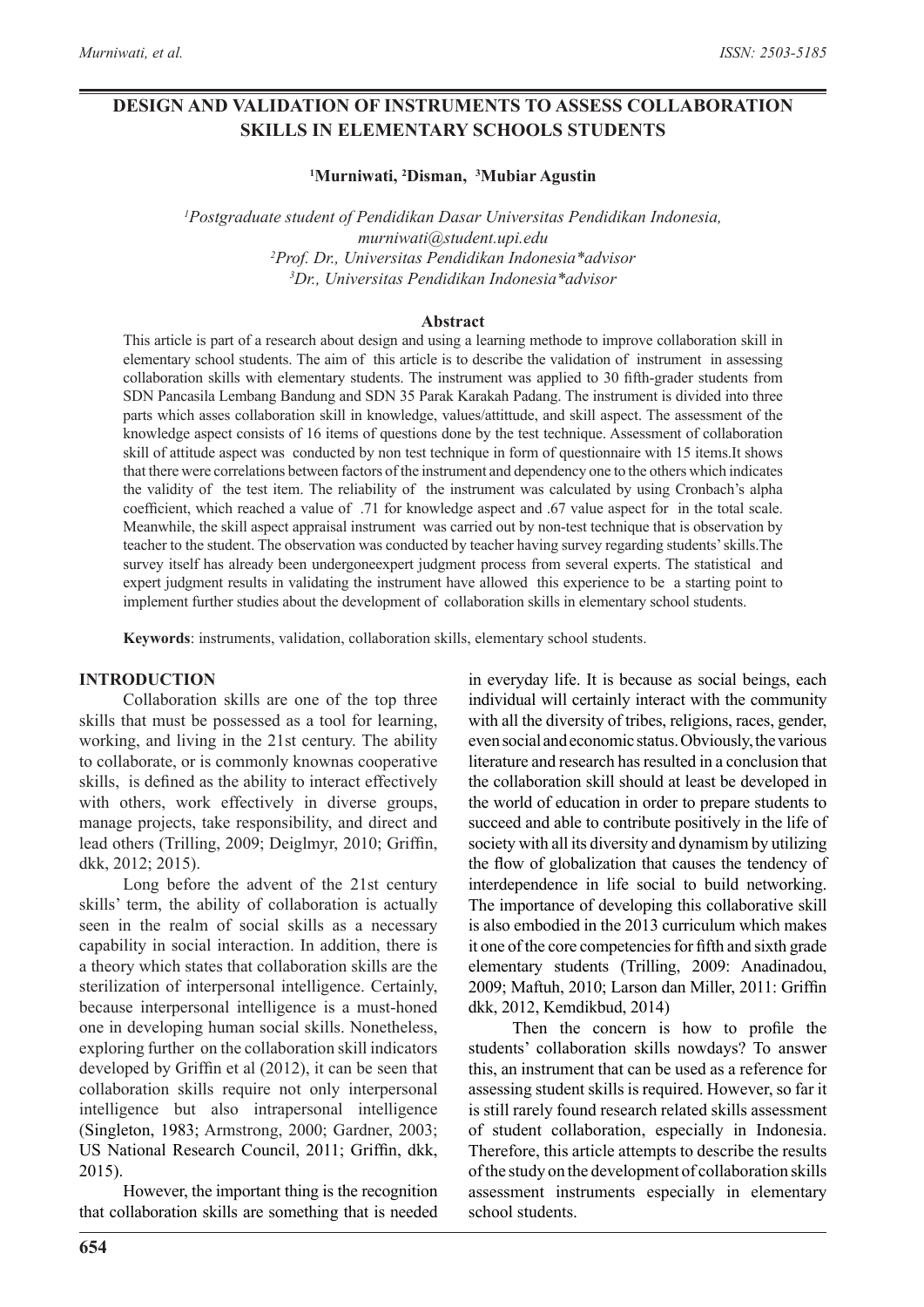Collaboration skill assessment in this research is aimed for the fifth graders of elementary school. In its operations, collaboration skills on elementary students are described as follows(Griffin, et al, 2012),

- 1. Students can interact effectively with others includes:
	- a. Students know when it is appropriate to hear and speak (the knowledge aspect)
	- b. Students are able to lead themselves to be responsible and aware of mistakes (attitude aspect)
	- c. Students listen to the talk attentively, patiently, and sincerely (skill aspect)
	- d. Students speak clearly and are aware of the goals and audiences of the conversation (skill aspect)
- 2. Students can work effectively in diverse teams
	- a. Students know and recognize the individual roles of a successful team (knowledge aspect).
	- b. Students know each of their own strengths and weaknesses (knowledge aspect).
	- c. Students recognizing and accpeting strength and weakness in others (knowledge aspect)
	- d. Students show respect for cultural differences and areprepared to work effectively with people from a range of social and cultural backgrounds (attitude aspect).
	- e. Students respond open-mindedly to different ideas and values (attitude aspect).
	- f. Students leverage social and cultural differences to create new ideas and increase both innovation and quality of work (skill aspect).
- 3. Students canmanage projects
	- a. Students know how to plan, set, and meet goals (knowledge aspect).
	- b. Students know how to monitor and re-plan in the light of unforeseen developments (knowledge aspect).
	- c. Students persevere to achieve goals, even when facing o obstacles and getting pressures(attitude aspect).
	- d. Students prioritize, plan, and manage work to achieve the intended group result (skill aspect).
- 4. Students can be responsible to others.
	- a. Students act responsibly with the concern of the larger community in mind (attitude/values aspect)
- 5. Students can guide and lead others
- a. Students use interpersonal and problemsolving skills to influence and guide others toward a goal (skill aspect).
- b. Students leverage strengths of others to accomplish a common goal (skill aspect).
- c. Students inspire others to reach their very best via example and selflessness (skill aspect).
- d. Students demonstrate integrity and ethical behavior in using influence and power (skill aspect).

## **RESEARCH METHOD**

The development of the elementary school collaboration skill assessment instrument is conducted in two ways, namely; 1) analysis of instrument reliability and validity test through anates and spss program, and 2) expert jugdment from experts at Universitas Pendidikan Indonesia. This instrument was tested on 30 students of fifth grade SDN Pancasila Lembang, 30 students from the fifth grade of SDN 35 Parak Karakah Padang. The instrument continues to be tested for reliability and validity until it reaches the criteria worthy of use.

# **RESULT AND DISCUSSION**

This instrument was developed into three forms of assessment, namely the assessment of aspects of knowledge, attitude aspects, and skills aspects.

## **Assessment of Knowledge Aspect**

Assessment of knowledge aspect is done by test technique with multiple choice form. After several tests on 20 items, 16 valid items are obtained as follows,

### Tabel 1. Collaboration skill knowledge aspect test (in Bahasa Indonesia)

| <b>Item</b>                                |
|--------------------------------------------|
| Ibu guru sedang menjelaskan pelajaran.     |
| Rudi tidak mengerti, dan ingin bertanya.   |
| Bagaimana sikap Rudi sebaiknya?            |
| Langsung bertanya pada Ibu Guru.<br>a.     |
| Mengangkat tangan sambil bertanya.<br>b.   |
| Mengangkat tangan dengan diam sampai<br>C. |
| Ibu Guru mempersilakan untuk bertanya.     |
| Diam saja, karena Ibu Guru sedang<br>d.    |
| bicara.                                    |
| Ibu dan ayah sedang berbicara, Dandi ingin |
| menanyakan sesuatu hal, tapi tidak terlalu |
| penting. Apa yang harus dilakukan Dandi?   |
|                                            |

a. Langsung bertanya pada ibu.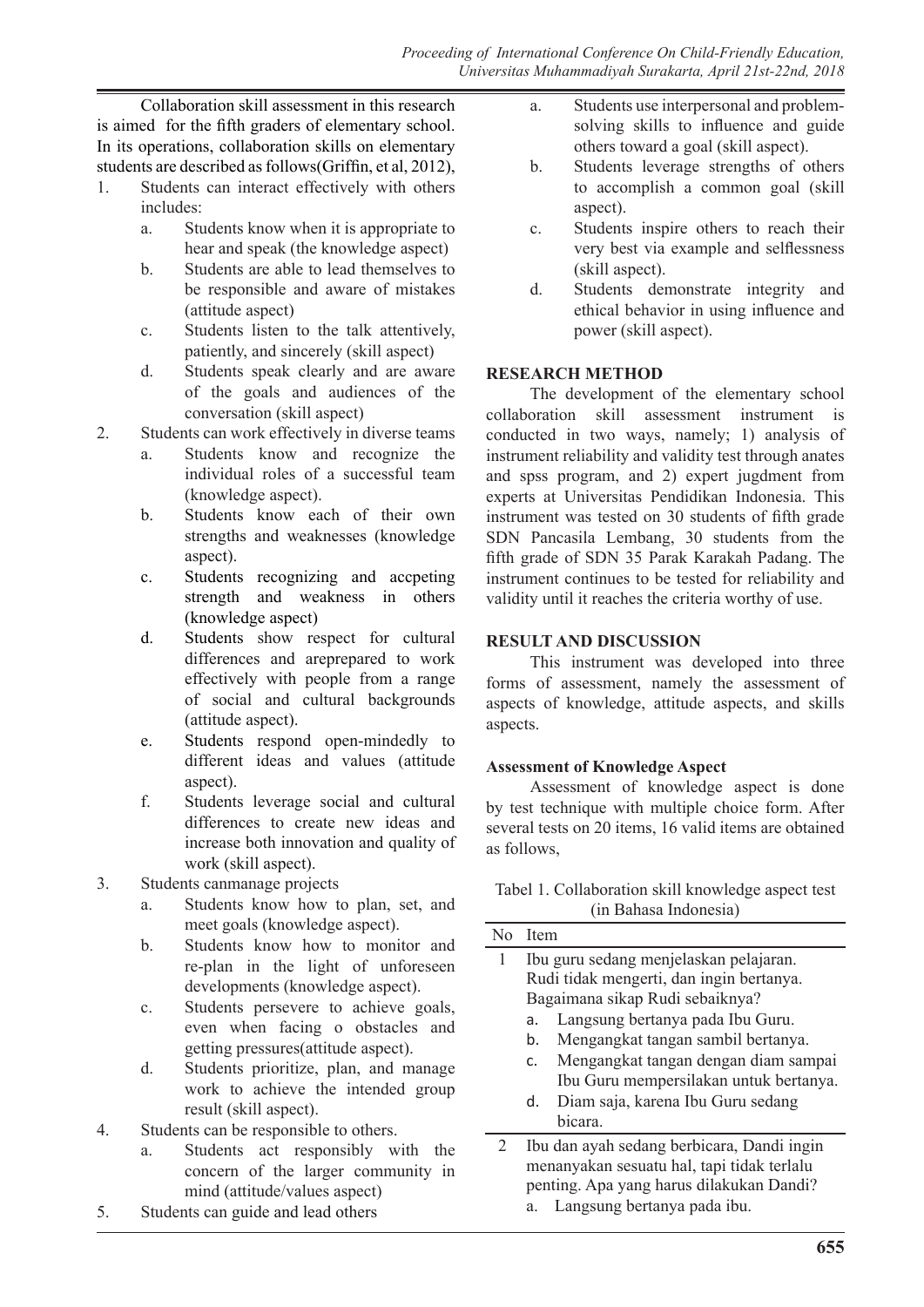- b. Berbisik pada ibu.
- c. Meminta maaf dan izin untuk bertanya.
- d. Menunggu Ayah dan Ibu selesai bicara, barulah Dandi mendekati Ibu dan bertanya.
- 3 Saat berbicara dengan teman, sikap yang benar ialah...
	- a. Satu orang terus bicara dan yang lainnya hanya mendengar.
	- b. Berbicara dan mendengar bergantian.
	- c. Memotong pembicaraan teman saat ingin berbicara juga.
	- d. Hanya mendengarkan saja, tidak mau berbicara walaupun ingin.
- 4 Kesuksesan sebuah kelompok atau tim dapat dicapai karena...
	- a. Kepandaian ketua kelompok dalam memimpin.
	- b. Pengorbanan salah satu anggota kelompok
	- c. Banyaknya anggota kelompok yang pandai.
	- d. Peran setiap anggota kelompok.
- 5 Perhatikan penyataan berikut.
	- 1. Ketua kelompok memimpin dengan tegas.
	- 2. Setiap anggota kelompok bekerjasama dan melakukan tugas masing-masing dengan sebaik-baiknya.
	- 3. Memilih orang yang pandai sebagai anggota kelompok.
	- 4. Memilih tugas kelompok yang paling ringan

Hal yang paling penting untuk meraih kesuksesan kelompok ialah...

- a. 1
- b. 1 dan 2
- c. 2 dan 4
- d. 1, 2 , dan 3
- 6 Jika sebuah tim pemain bola menang. Siapakah yang paling berperan dalam meraih kemenangan tersebut?
	- a. Pemain yang mencetak gol.
	- b. Pelatih yang mengatur strategi permainan.
	- c. Seluruh pemain dan pelatih.
	- d. Jawaban a dan b benar.
- 7 Perhatikan pernyataan sikap di bawah ini:
	- 1. Setiap orang termasuk saya sendiri, memiliki kekurangan dan keterbatasan
	- 2. Saya bersyukur karena saya tidak memiliki kekurangan dan keterbatasan.
	- 3. Setiap orang termasuk saya sendiri, memiliki kelebihan masing-masing.
- 4. Saya kasihan karena orang lain tidak memiliki kelebihan seperti saya. Pernyataan sikap yang benar ditunjukkan
- oleh angka...
- a. 2 dan 3 b. 3 dan 4
- c. 2 dan 4
- d. 1 dan 2
- 8 Kelas lima diminta oleh sekolah untuk menampilkan drama dan tari. Sofi sangat ingin masuk kedalam kelompok tari karena kelompok tari akan memakai pakaian tradisional yang sangat bagus. Tapi, Sofi tahu bahwa sebenarnya dia tidak bisa menari dan dia lebih pintar dalam bermain drama. Apakah yang seharusnya dilakukan Sofi?
	- a. Memaksakan diri masuk kelompok tari
	- b. Diam dan pasrah saja, terserah Ibu guru dia nanti masuk dalam kelompok mana.
	- c. Meminta saran dari teman.
	- d. Memilih masuk kelompok drama karena ingin drama kelas lima sukses.
- 9 Rusdi, Reni, Zahra, dan Bima mendapat tugas untuk membuat tempat pensil. Pada saat akan melakukan pewarnaan, Bima merasa kesulitan, tapi ia tidak mengatakan kepada temannya-temannya. Dia tidak mau teman-temannya mengatakan bahwa dia tidak pandai mewarnai. Padahal ia tahu bahwa Rusdi sangat pandai dalam mewarnai. Apakah yang seharusnya dilakukan Bima?
	- a. Terus berusaha mewarnai walaupun terasa sulit.
	- b. Mengakui bahwa Rusdi lebih pandai mewarnai daripada dia tapi tetap mewarnainya sendirian karena ingin menjadi lebih pandai daripada Rusdi.
	- c. Mengatakan kepada yang lainnya bahwa Rusdi tidak terlalu pandai mewarnai.
	- d. Mengakui bahwa Rusdi lebih pandai mewarnai dan mempersilakan Rusdi untuk memimpin dan mengajarkan semua anggota kelompok mewarnai.
- 10 Sikap manakah yang baik terhadap teman yang kurang pandai dan sering mendapat nilai rendah?
	- a. Menjadikan kekurangannya sebagai bahan ejekan agar dia sadar.
	- b. Tidak mendekatinya agar tidak terpengaruh dan ikut menjadi malas
	- c. Menasihatinya agar rajin belajar
	- d. Tetap bermain dengannya, kemudian mengajaknya dan membantunya belajar bersama.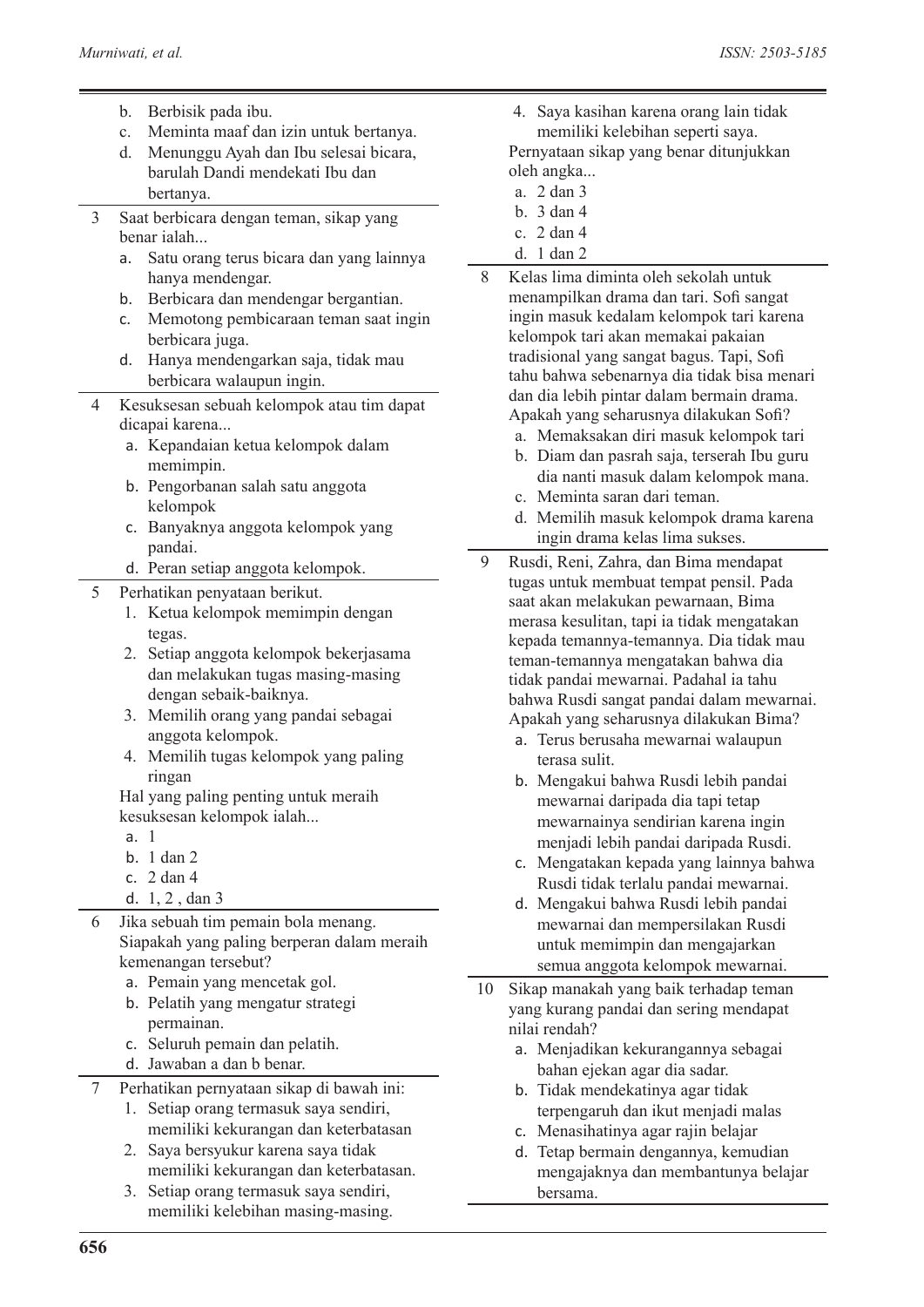- 11 Kelompok Andi ditugaskan oleh gurunya mewawancari dokter di puskemas untuk mendapatkan informasi tentang kesehatan masyarakat di lingkungan tempat tinggalnya. Agar wawancaranya ini berhasil, apa yang harus dilakukan Andi dan teman-temannya?
	- a. Saling berbagi tugas.
	- b. Langsung menemui dokter di Puskesmas.
	- c. Membuat rencana pertanyaan, menyiapkan alat wawancara, menemui dokter di puskemas.
	- d. Bertanya pada guru, apa yang harus dilakukan.
- 12 Bagaimana cara yang benar dalam membuat jadwal belajar agar berhasil dalam menghadapi ujian?
	- a. Belajar saat ada waktu luang.
	- b. Mengatur jadwal belajar dan bermain dengan seimbang.
	- c. Belajar jika disuruh orangtua.
	- d. Belajar saat ada PR
- 13 Kelas lima diminta untuk menampilkan drama saat pentas seni dibulan depan. Apa yang harus dilakukan kelas lima?
	- a. Bertanya pada Guru apa yang harus dilakukan
	- b. Mematuhi dan mengikuti saja perintah Guru.
	- c. Memusyawarahkan cerita drama yang akan ditampilkan, memilih pemain, mengatur jadwal latihan.
	- d. Jawaban a dan b benar
- 14 Rudi, Ani, dan Budi mendapat tugas untuk mencari informasi tentang peristiwa Bandung Lautan Api. Awalnya mereka mencari informasi dari internet. Tapi ternyata Ibu Guru mengatakan informasi dari internet belum tentu akurat. Apa yang harus dilakukan oleh Rudi, Ani, dan Budi?
	- a. Meyakinkan ibu guru bahwa informasi yang mereka temukan akurat
	- b. Tenang saja, yang penting tugas mereka sudah selesai.
	- c. Pergi ke perpustakaan dan mencari informasi yang lebih banyak dari buku.
	- d. Bertanya pada oranglain apa yang harus dilakukan.
- 15 Kelas Lima ditugaskan oleh Bapak Guru untuk mengunjungi sebuah tempat, mengamati alamnya dan kemudian membuat sebuah karya tentang alam yang diamati tersebut, boleh berupa puisi, cerpen, atau lukisan. Kelompok Ali berencana untuk mengamati pantai. Saat mereka akan pergi ke pantai, berita di televisi mengabarkan

bahwa hari ini dan tiga hari ke depan, masyarakat dilarang mengunjungi pantai karena ombak sedang meninggi akibat cuaca buruk. Sementara itu, dua hari lagi tugas mereka harus dikumpulkan. Apa yang harus dilakukan oleh Kelompok Ali?

- a. Jujur kepada guru bahwa mereka belum membuat tugas karena mereka tidak bisa ke pantai.
- b. Sepakat tidak masuk sekolah.
- c. Meminta waktu tambahan kepada guru hingga cuaca kembali normal agar mereka bisa mengamati pantai.
- d. Mengubah rencana, yang semula mengunjungi pantai, akhirnya mereka memutuskan untuk mengunjungi areal persawahan dipinggir kota.
- 16 Jika sebuah hal yang sudah direncanakan tiba-tiba tidak berjalan dengan baik sesuai rencana, maka hal yang perlu dilakukan adalah...
	- a. Tetap melakukan hal sesuai rencana awal.
	- b. Melakukan perencanaan ulang.
	- c. Menyalahkan orang lain.
	- d. Pasrah saja bagaimanapun nanti hasilnya.

Items number 1, 2, and 3, assess collaboration skill related to effectivelyinteractingwith others (know when it is appropriate to listen and when to speak). Items number 4, 5, 6, 7, 8, 9, and 10 assess collaboration skill related to effectively workingin diverse teams (know and recognize the individual roles of a successful team and know each of their own strengths and weaknesses, and recognize and accepting strength dan weakness in others. Items number 11 until 16, assess collaboration skill related to managing projects (know how to plan, set, and meet goals and to monitor and re-plan in the light of unforeseen developments.

### **Test of Reliability and Validity of the Collaborative Skills Assesment Instrumen in Knowledge Aspect.**

The results show that this instrument has 0.71% of cronbach's alpha score. The determination of the price coefficient of reliability can be classified as follows (Arikunto, 2013).

| Table 2. Criteria of Instrument Reliability Reference |  |  |  |
|-------------------------------------------------------|--|--|--|
|-------------------------------------------------------|--|--|--|

| Classification       |
|----------------------|
| Very low reliability |
| Low reliability      |
| Reliability enough   |
|                      |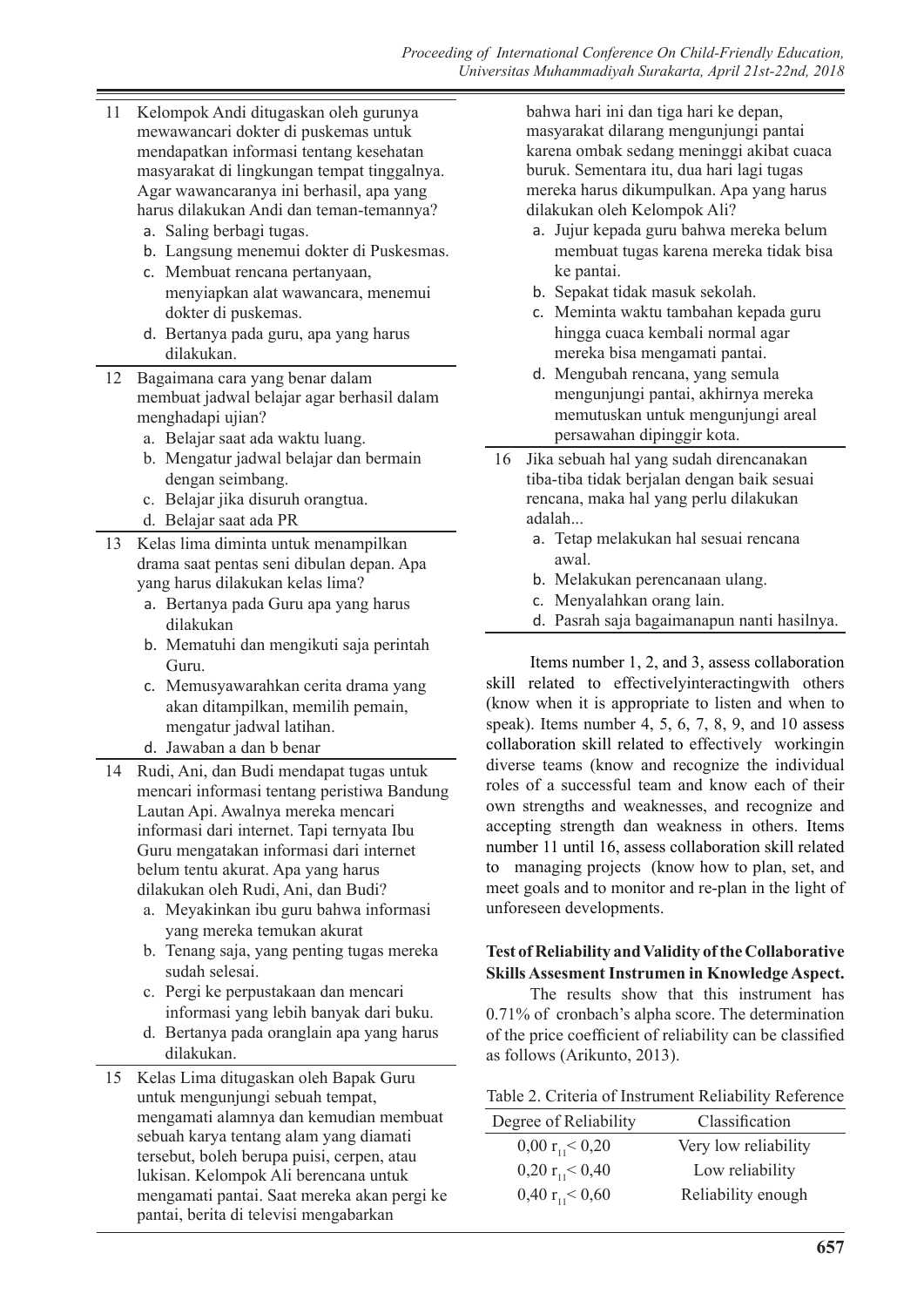| Degree of Reliability           | Classification               |
|---------------------------------|------------------------------|
| $0,60 \text{ r}_{11} < 0,80$    | High reliability             |
| $0,80$ r <sub>11</sub> $< 1,00$ | The reliability is very high |

Whereas for validity, an item is categorized as valid if r count is greater than r table (Sugiyono, 2011).As for the result of validity analysis per item with level of significance 0,05%, can be seen from following table.

Table 3. Items validation analysis result

| <b>Numbers</b> | R of table | R of  | conclusion |
|----------------|------------|-------|------------|
| of item        | $(n=30)$   | count |            |
| 1              | 0,361      | 0,402 | Valid      |
| 2              | 0, 361     | 0,434 | Valid      |
| 3              | 0,361      | 0,501 | Valid      |
| $\overline{4}$ | 0,361      | 0,684 | Valid      |
| 5              | 0,361      | 0,412 | Valid      |
| 6              | 0, 361     | 0,597 | Valid      |
| 7              | 0,361      | 0,617 | Valid      |
| 8              | 0, 361     | 0,383 | Valid      |
| 9              | 0,361      | 0,615 | Valid      |
| 10             | 0,361      | 0,491 | Valid      |
| 11             | 0,361      | 0,450 | Valid      |
| 12             | 0,361      | 0,597 | Valid      |
| 13             | 0,361      | 0,497 | Valid      |
| 14             | 0, 361     | 0,556 | Valid      |
| 15             | 0, 361     | 0,659 | Valid      |
| 16             | 0, 361     | 0,493 | Valid      |

#### **Assessment of attitude/values aspect**

Assessment of attitude/values aspect was done by nontest technique with the form of assessment in the form of questionnaire.This validated measurement instrument is a self-rated questionnaire according to a Likert scale (1 means strongly disagree and 5 strongly agree).After testing and data analysing, 15 valid items from 40 items were tested.

Table4. The results of the validity test questionnaire attitude aspect

|                | (in Bahasa Indonesia)                     |
|----------------|-------------------------------------------|
| N <sub>0</sub> | <b>I</b> tem                              |
|                | Saya bicara bergantian dengan teman $(+)$ |

2 Saya berusaha mengganti kerugian yang ditanggung orang lain akibat perbuatan saya  $(+)$ 

3 Saya bersikap sesuka hati jika tidak ada sanksi atau hukuman (-)

- 4 Saya senang bergaul dengan teman yang berbeda bahasa (+)
- 5 Saya mau bergaul dengan teman yang berbeda keyakinan (+)
- 6 Berteman dengan orang kaya lebih menguntungkan (-)
- 7 Saya tidak membeda-bedakan teman, baik kaya maupun miskin (+)
- 8 Saya hanya mau dinasehati dan ditegur oleh orang yang lebih tua dari saya (-)
- 9 Saya tidak memaksakan pendapat dan ide saya jika orang lain tidak suka (+)
- 10 Saya menyerah saja jika sudah berusaha tapi tetap gagal (-)
- 11 Saya lebih suka menyerah daripada harus bersaing dengan teman(-)
- 12 Saya terus berusaha menyelesaikan suatu tugas walaupun hasilnya tidak pernah memuaskan (+)
- 13 Saya tidak peduli dengan oranglain, yang penting kebutuhan saya terpenuhi (-)
- 14 Saya menahan diri untuk tidak melakukan kegiatan yang menyakiti makhluk hidup lain, walaupun kegiatan itu menyenangkan (+)
- 15 Saya mengutamakan kepentingan orang banyak dibanding kepentingan diri sendiri (+)

Items number 1, 2, and 3, assess collaboration skill related toeffectively interactingwith others (know when it is appropriate to listen and when to speak, conduct themselves in a respectable, professional manner). Items number 4, 5, 6, 7, 8, and 9 assess collaboration skill related to effectively working in diverse teams (show respect for cultural differences and be prepared to work effectively with people from a range of social and cultural backgrounds, respond open-mindedly to different ideas and values). Items number 10, 11, and 12 assess collaboration skill related to managing projects ( persevere to achieve goals, even in the face of obstacles and competing pressures). Items number 13 until 15 assess collaboration skill related to being responsible to others (act responsibly with the interests of the larger community in mind).

## **Test of Reliability and Validity of Collaboration Skills Assessment Instrument in Attitude Aspect**

The results show that this instrument has a cronbach's alpha score, 0.67%. This score exceeds the instrument reliability limit (0.60%) . As for the result of validity analysis per item with level of significance 0,05%, can be seen from following table,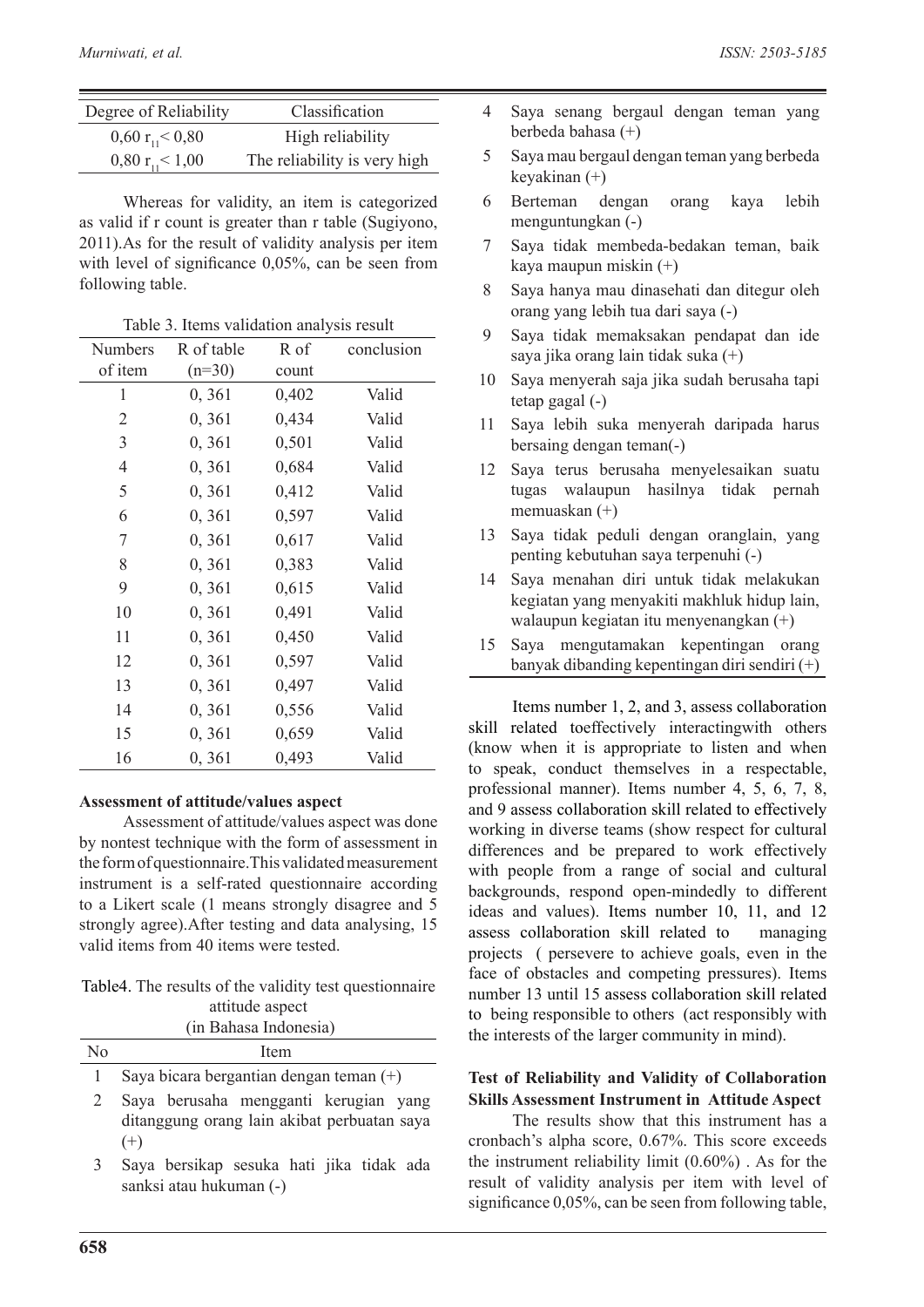| Table 5. Results of questionnaire validity analysis |          |       |            |
|-----------------------------------------------------|----------|-------|------------|
| Number of R of table                                |          | R of  | Conclusion |
| item                                                | $(n=30)$ | count |            |
| 1                                                   | 0, 361   | 0,460 | valid      |
| 2                                                   | 0, 361   | 0,379 | valid      |
| 3                                                   | 0,361    | 0,383 | valid      |
| $\overline{4}$                                      | 0,361    | 0,391 | valid      |
| 5                                                   | 0,361    | 0,440 | valid      |
| 6                                                   | 0, 361   | 0,386 | valid      |
| 7                                                   | 0, 361   | 0,444 | valid      |
| 8                                                   | 0,361    | 0,563 | valid      |
| 9                                                   | 0,361    | 0,636 | valid      |
| 10                                                  | 0,361    | 0,439 | valid      |
| 11                                                  | 0,361    | 0,388 | valid      |
| 12                                                  | 0, 361   | 0,451 | valid      |
| 13                                                  | 0,361    | 0,444 | valid      |
| 14                                                  | 0,361    | 0,435 | valid      |
| 15                                                  | 0,361    | 0,388 | valid      |

### **Assessment in Skill Aspect**

Assessment of student collaboration skills skill aspect is done by non-test technique through surveys conducted by teachers regarding students' skills(Scarupa,2014).This measurement instrument is a student-rated questionnaire by teacher according to a Likert scale (1 means very often and 5 means never). The items in this questionnaire are derived directly from the collaboration skill indicator (Griffin, et al, 2012) and then proceed with the expert judgment process from several lecturers at Universitas Pendidikan Indonesia.

Table 6. Student-rated questionnaire by teacher to asses collaboration skill aspect (in Bahasa Indonesia)

|                | (III Danasa muonesia)                      |
|----------------|--------------------------------------------|
| N <sub>0</sub> | Item                                       |
| 1              | Siswa berbicara dengan lafal yang jelas    |
|                | Siswa memahami tujuan dari pembicaraannya  |
|                | Siswa berbicara sesuai dengan karakter     |
|                | pendengarnya                               |
| 2              | Siswa mendengarkan orang lain dengan       |
|                | penuh perhatian                            |
|                | Siswa mendengarkan orang lain dengan sabar |
|                | Siswa mendengarkan orang lain dengan tulus |
|                | sehingga mampu memahami isi pembicaraan    |
|                | orang lain.                                |
| 3              | Siswa bertanggung jawab dengan peran yang  |
|                | ia dapat                                   |
|                |                                            |

Siswa berusaha sebaik mungkin dalam melaksanakan tugas bagiannya

Siswa berperilaku profesional dalam melaksanakan tugas bagiannya.

4 Siswa mampu memanfaatkan perbedaan sosial yang ada (misalnya ekonomi) untuk dijadikan sebuah hal yang positif (misalnya membantu teman yang kekurangan)

Siswa mampu memanfaatkan perbedaan budaya yang ada sebagai ajang untuk menambah pengetahuan

Siswa mampu menyelasaikan masalah yang dihadapi saat menyelesaikan tugas dengan memanfaatkan keragaman yang ada pada lingkungannya.

5 Siswa mampu membuat prioritas dari apa yang ia kerjakan

Siswa mampu melakukan perencanan sebelum melakukan sesuatu

Siswa mampu mengelola pekerjaannya dengan baik dalam mencapai tujuan kelompok

6 Siswa mampu memahami temannya

Siswa mampu mengarahkan temannya untuk melakukan hal yang lebih bagus tanpa menyebabkan reaksi negatif

7 Siswa mempu mengidentifikasi kelebihan rekan sekelompoknya

Siswa mampu menempatkan teman-temannya sesuai kelebihan masing-masing

Siswa mampu bekerjasama secara efektif memanfaatkan kelebihan angota kelompok masing-masing

8 Siswa memiliki sikap baik yang bisa menjadi teladan

Siswa mampu mempengaruhi temannya untuk ikut berbuat yang terbaik

Siswa memiliki sikap yang tidak mementingkan diri sendiri

9 Siswa menunjukkan ketulusan dan rasa ikhlas dalam melaksanakan tugas dan tanggungjawabnya

Siswa menggunakan bahasa dan sikap yang baik dalam menasehati temannya

Siswa menggunakan bahasa dan sikap yang baik saat mengajak temannya berbuat kebaikan.

Items number 1, 2, and 3, assess collaboration skill related toeffectively interactingwith others (Speak with clarity and awareness of audience and purpose,listen with care, patience, and honesty,

Siswa memiliki sikap inisiatif unutk menyelesaikan permasalahan yang terjadi